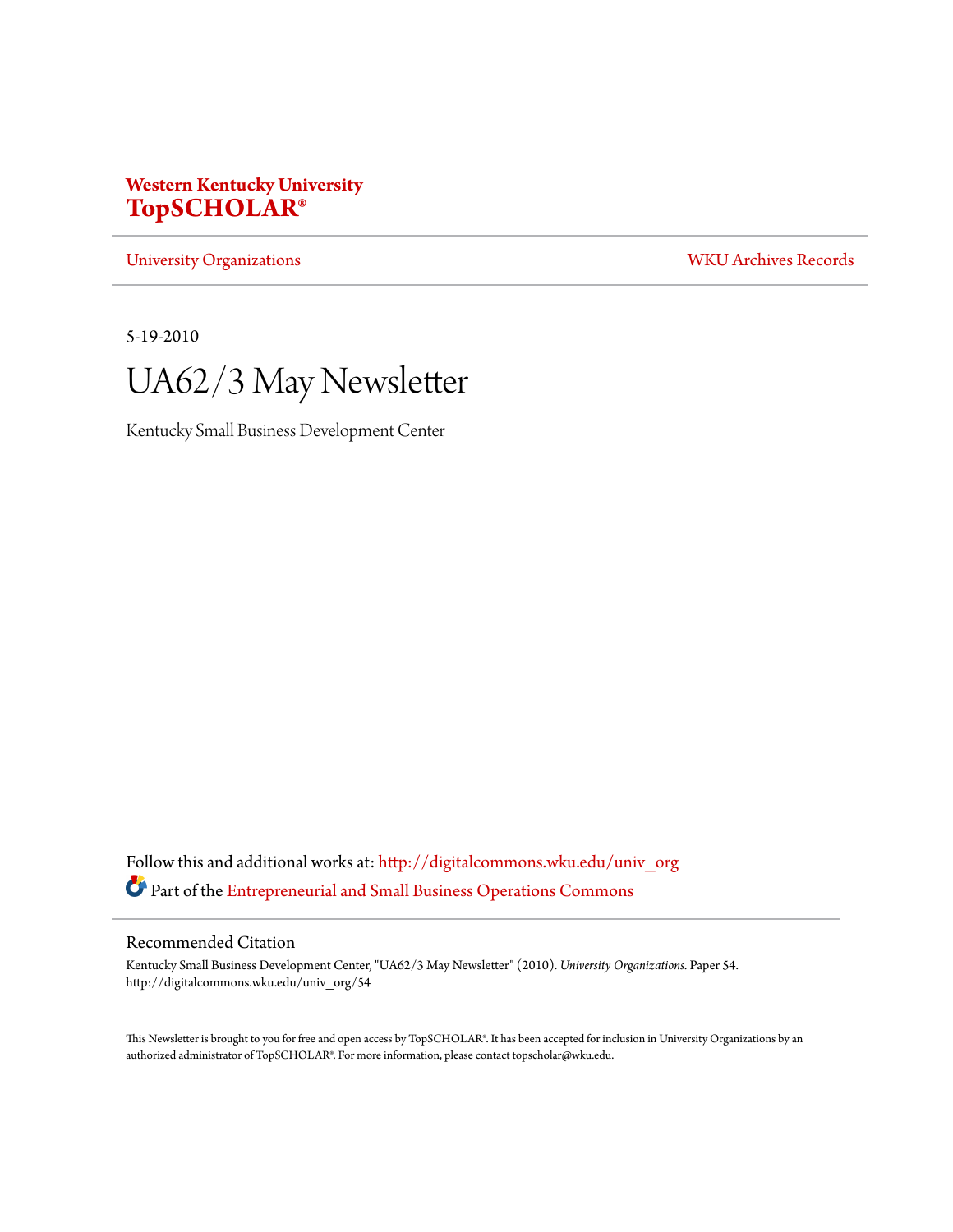

at Western Kentucky University **Bowling Green** 

 $\sf{Issue:}$  # 20  $\sf{5/19/2010}$ 



**Greetings!**

You now have the capability to join our workshops from anywhere. Every Thursday at noon click here to watch our workshops streaming live.

Tomorrow at noon we will be presenting "The Game of Cashflow and Assets." Please join us.

Also, Thom Crimans of FranNet will be here tomorrow night at the Carroll Knicely Center at 6pm to discuss the pros and cons of Franchise Ownership and how to purchase one. Click here for details and to register. (it is free!)

Additionally, sign up for free one-on-one counseling here and to learn more about entrepreneurship classes and the CEI at WKU, click

here.

Have a great day!

**Adam Brownlee Director, WKU SBDC** adam.brownlee@wku.edu www.wkusmallbiz.com



### **In This Issue**

The Engine for a Better Business Model







**Cash Flow Day** 

**Get Rich on Your**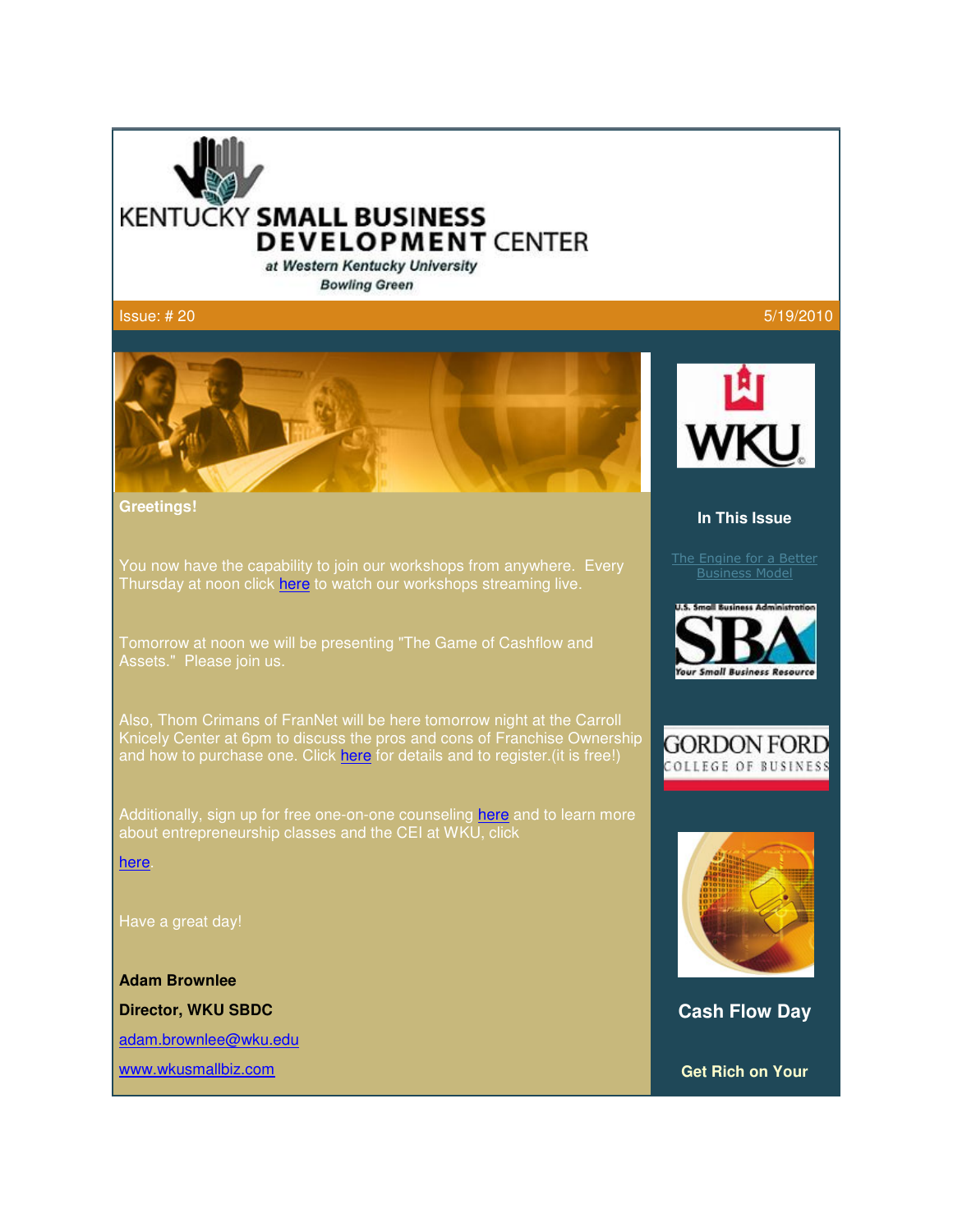# The Engine for a Better Business Model

### **Implementing Success**

### **The Business Plan - Well Yeah There is an Yeah There is an Outline But This is Not War and Peace**



If you perform a web search on the term

If you perform a web search on the term<br>"business plan outline" or peruse your local book warehouse, you will inevitably come across a half a dozen, varying outlines. My motto is - find one that you are comfortable with and then get very comfortable with that outline - quite similar to Warren Buffet's "put all of your eggs in one basket one that you are comfortable with and then get very comfortable with that<br>outline - quite similar to Warren Buffet's "put all of your eggs in one basket<br>and then watch that basket closely," except he has a billion dollars. are dusting off the old business plan or starting from scratch then you need to familiarize yourself with a good outline. And remember, this is not an Ayn Rand novel.

Here's the one I use:

### Business Plan

### **A Living, Breathing, Implementable Document plementable Document**

In a perfect world, your business plan would sprout arms and operate the cash register but the truth is it is probably dead in a drawer somewhere next to an old Kenny Roger's CD you keep around for "me" time. now is to find that drawer, open drawer, grab feather duster and get to work. Your business plan in part contains your hopes and dreams for your business as well as how to operate the whole thing. It sure as heck deserves a better fate than Kenny. In a perfect world, your business plan would sprout arms and operate the<br>cash register but the truth is it is probably dead in a drawer somewhere ne:<br>to an old Kenny Roger's CD you keep around for "me" time. Your mission awer, open drawer, grab feather duster and get<br>s plan in part contains your hopes and dreams fo<br>how to operate the whole thing. It sure as heck

As far as the living, breathing and implementing part, your business plan deserves a better fate than Kenny.<br>As far as the living, breathing and implementing part, your business plan<br>should be wired into your business. At a minimum, you should do this by reviewing the key elements of the plan in bi-weekly team meetings and quarterly strategic meetings and tracking progress. According to Dr. Matt Marvel, Professor of Entrepreneurship at Western Kentucky University, a common belief is that if I "plan" for it (make lists, goals, milestones) then they must surely come true because I planned for it. If I plan for it then it must come true is planning fallacy. Just because you "plan" for sales to reach X or Y it does not mean they actually will. r of Entrepreneurship at Western Kentucky University, a<br>that if I "plan" for it (make lists, goals, milestones) then<br>come true because I planned for it. If I plan for it then it **Lunch Break**<br> **Lunch Break**<br> **Room on Thursday**<br> **Lunch Break**<br> **Room on Thursday**<br> **Lunch Breakl, Conformed and the full (Garrison too)<br>
<b>Lunch Breakly**<br> **Lunch Breakly (Conformed and the full (Garrison to the funch Brea** 

examine specific sections and see how you are stacking up:Let's examine specific sections and see how you are stacking up:

### The Vision and Mission

Join us at noon on on Thursday, on the the hill, (Garrett Conference Center Room 100) for workshops that will teach you how to build a better business system and how to become financially system and financially independent. independent. Conference Center<br>Room 100)<br>Pr workshops that will<br>ach you how to build

Upcoming Workshops:

The Game of Cash Flow and Assets Assets

Franchise Ownership Franchise

**Government Contracting** 

How to Market the Crap Out of Your Out of Your Business Using Facebook and YouTube

Maximize Profits: How to Position Your Business for the Coming Recovery Maximize Profits: How<br>to Position Your<br>Business for the<br>Coming Recovery

Thom Crimans of Fran Net will be here on May Thom Crimans of Fran<br>Net will be here on May<br>20th to details and free services to see what franchise you are best franchise for. If you are fit for. If you are interested in purchasing a franchise, this workshop is for you. -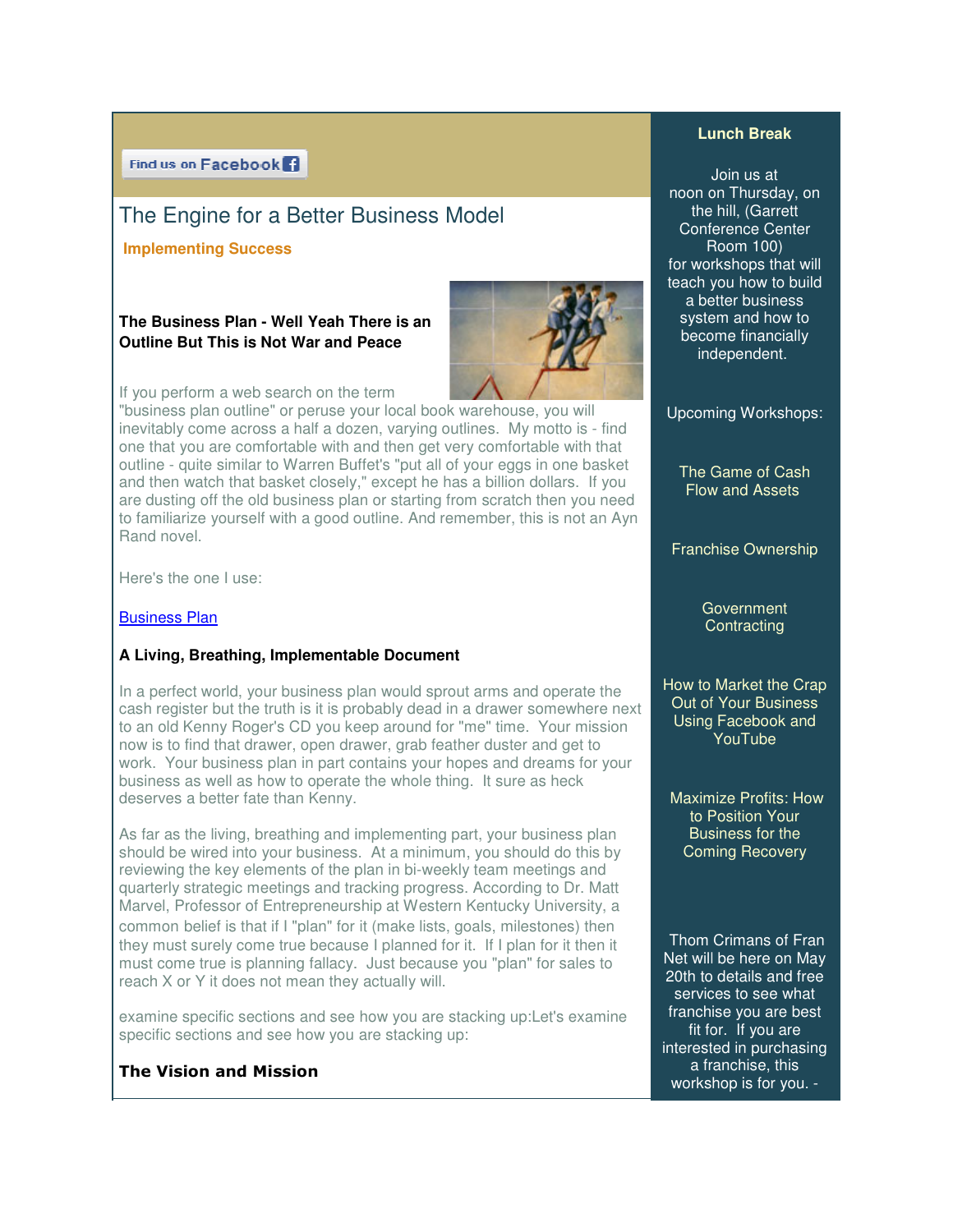Sometimes viewed as the enlightening, blue sky statement that hangs on the manager's wood paneling - it sounds idealistic and cute but the real world says otherwise. The real world says to hell with your idyllic view of how you think your business should run, I'm in charge. But isn't the Mission why you went into business in the first place? The Vision and Mission at a minimum is the driving force of the business, the fountainhead the business is chasing after. The whole point of having one is to use it to drive through the daily onslaught of reality. It should be kept at the forefront and reviewed daily. If you haven't developed an overall mission or vision stop now, do not pass go, do not collect \$200. Get to work putting one together by asking who do we serve, why do we serve them and how do we serve them? What is our overall purpose for being in business? What should our business look like now and in the future? Write it down and read it at every meeting.

# Business Description and Product or Service Description

This is the section that says "we will deliver quality service and products in a unique and outstanding environment. Our customers will be wowed by us until they explode." Great! Now the question is, how is this glorious statement tied into the business? What is your standard for checking up on customer satisfaction and product quality? Do you survey the customer on a regular basis, bring up the results in team meetings and pow-wow on solutions to the situation? You should be.

Which brings us to our next area of planning and integration ...

# **Management and Personnel**

If you really brought your "A" game to this section then you developed an organizational chart. If you brought your "A" game, a cup of coffee and a knack for delegating, then you fleshed out roles, responsibilities and accountability for each position listed in your org chart. In keeping with the previous product and service example, if you show up at a meeting and don't know who is responsible for improving customer service, then chances are you have some unhappy customers. If the org chart indicates that Joe is responsible for customer satisfaction then the meeting script would go something like this ... "Joe, we are receiving a fair amount of customer complaints. Any insight into this?" or "Joe, our customers are raving happy, how'd you do this?" Joe would ideally wake up from his nap and respond "are you talking to me?"

If everyone knows their roles and responsibilities and accountability, then there should be no big surprises.

# **Marketing**

In the marketing section you literally listed out the varying channels that you would employ to market the business - web, print, radio, blimps, wacky waving inflatable arm flailing tube men, etc. Hopefully you also included a measure on how to grade the effectiveness of each channel. How are you doing? If the newspaper ads are providing a rate of return of 150% but the radio spots are barely breaking even, perhaps it is time to kick the radio

### same time, day and place.

Also, all of our workshops will be streamed live, every Thursday at noon.

Click to watch!

Parking passes will be provided - pick them up at Garrett room 121 10 minutes before-hand unless location is not in Garrett.

### Click here for directions and details.



Funded in part through a cooperative agreement with the U.S. Small Business Administration.

All opinions, conclusions, or recommendations are those of the author(s) and do not necessarily reflect the views of SRA

Reasonable accomodations for persons with disabilities will be made if requested at least two weeks in advance. Contact Adam Brownlee, 1906 College Heights Blvd., #61086, Bowling Green, KY 42101. 1-270-745- 1905.



**Quick Links**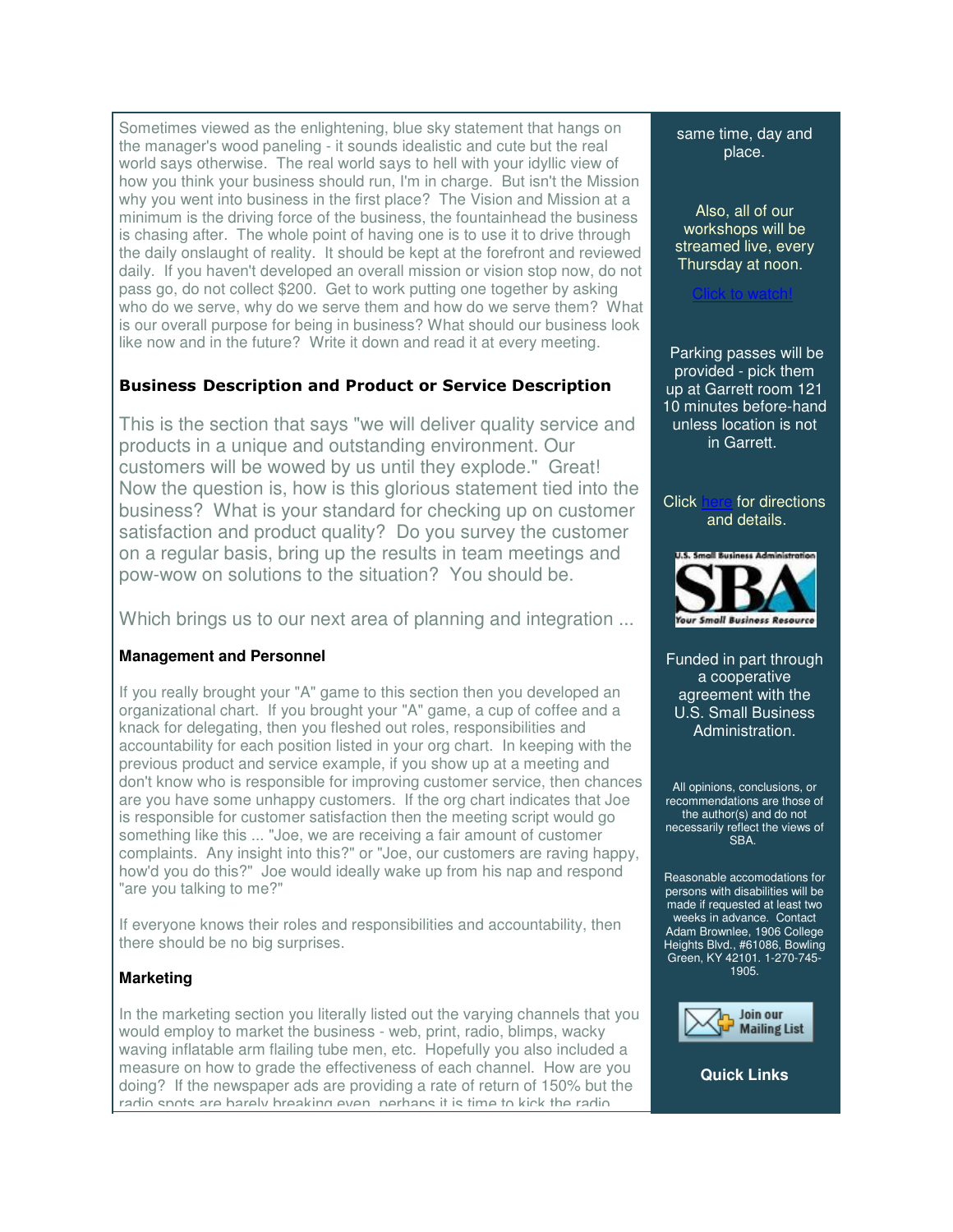channel and beef up the print ads ... or invest in half a dozen more wacky waving inflatable arm flailing tube men.

# **Finally, Financials**

No matter how you slice it, it typically boils down to the money. You should be preparing a monthly budget and reconciling actuals back to the budget. If not, then again, do not pass go, do not collect \$200, go directly to your local book warehouse or search on "budgeting". This is all important - in your business plan you prepared forecasts. Those forecasts need to be revisited - there may be opportunities for improvement.

You also need to be fairly familiar with the balance sheet and cash flow statement. Ideally, the business is building an asset and increasing equity over time, not metastasizing into a raging spiral of death. If you are continually throwing good money after bad into a black hole of debt, it is time for radical improvement or time to cut your losses.

### **Goals and Milestones - You Said You Were Going to Live up to Them, How'd you do?**

Although by all appearances the "Secret" was a profitable attempt to repackage motivational material from the 80s and market it into an international bestselling book and DVD, the real secret is to set meaningful goals and milestones for your business and keep them in front of you at all times. They will serve as the engine that will drive your entrepreneurial spirit even when you don't want to go into work for the day. They should answer the question where is the business headed and prompt you to take the steps to get there.

In the existing business plan you want to review the goals that were created and check to see if in fact you hit those goals. If not, why not? Keep the business goals in front of you and the staff at all times and remember, be specific: It is much better to say "I want to weigh 171 by December, 25<sup>th</sup> 2011 at 7pm" than "I want to lose weight." In the second example you can take off a sock and then cheer "mission accomplished."

Some goals and milestones you may want to think about:

1) An exit strategy is not a planned fire escape route. It is the ultimate goal for your business. Are you going to work until you hit the ripe old age of 110, hand it off to the kids, or sell it for a nice sum of cash? Michael Gerber, author of eMyth Revisited, asserts that the goal of every business owner is to eventually sell the business. How much will you sell it for?

2) When will you be financially independent? You didn't start the business to have a hobby. At what point will your passive income be equal to or greater than your expenses?

3) What will sales levels look like in the next 3 and 5 years?

4) Do you wish to expand and open additional stores this year, create a



**Get Rich on Your Lunch Break**

Join us at noon on Thursday, on the hill, (Garrett Conference Center Room 100) for workshops that will teach you how to build a better business system and how to become financially independent.

Upcoming Workshops:

The Game of Cash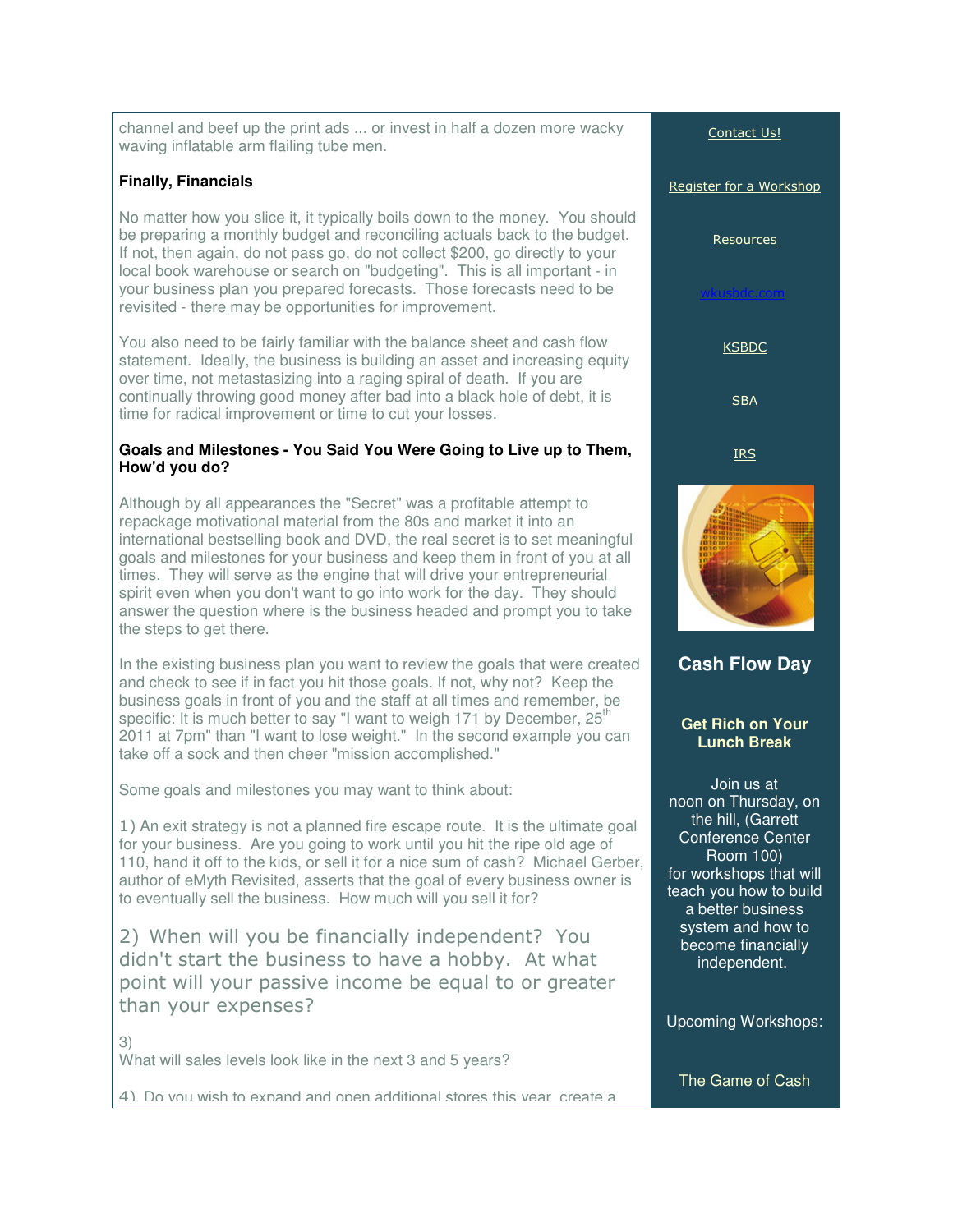new strategic alliance, or perhaps diversify your product offerings? Sometimes though it is best to remember that many business opportunities will come your way and it is best at times to be selective and focus.

# **The Times They are A'Changin**

According to Matt Whitaker, Business Consultant with the Small Business Development Center, "most business owners do not accommodate for change in their business plans. They remain rigid and hope that everything will roll out exactly as planned. If it doesn't, they are typically at a loss and cannot adjust."

The point is, plan for change. Your budget should have a miscellaneous category for unforeseen expenses and you should project a best, worst case and most likely scenario in your sales projection.

# **Implementation - It's a Pretty Document ... So What?**

Again, as I previously indicated, if you have a great plan chock full of financially literate terms such as "nominal rate of return" and "net present value" then good for you ... you have a great vocabulary. If you actually use the plan in the business then you have great follow-through and a solid business model in addition to a fancy vocabulary. I can't emphasis this enough: the plan needs to be integrated into the business on a strategic and tactical level via company meetings and day to day operations. The individuals responsible for facilitating the key functions of the business need roles and responsibilities spelled out and a standard they are held accountable to. The mission, vision and goals should be at the forefront of the business. The cash flow projection should be reconciled monthly.

In summary, the business plan is typically gathering dust in a drawer next to a fork stashed away for lunch. More than likely the initial development process was haphazard, painstaking and a relief to finish. In reality the plan, if done correctly and implemented, provides a great vision and map for your business to succeed as well as a consistent experience for both the customer and employees. It provides a standard of operation in your business and delivers a consistent value proposition to your customers. It creates the future by laying out goals and milestones, and builds rail-road tracks to take you there. It is a cliché to say it is a "living document" but the fact is the business plan can be a multi-cylindered engine that drives you to a better business model.

Also, if you would like free one-on-one counseling and wish to implement the systems discussed here, register here for free coaching.

Thanks.

 $\overline{a}$ 

Thanks for taking the time to read our newsletter and for passing it along to folks who might be interested in its content and our services. Please contact us at wkusmallbiz.com if you are starting a small business or if you

Flow and Assets

Franchise Ownership

**Government Contracting** 

How to Market the Crap Out of Your Business Using Facebook and YouTube

 Maximize Profits: How to Position Your Business for the Coming Recovery

Thom Crimans of Fran Net will be here on May 20th to details and free services to see what franchise you are best fit for. If you are interested in purchasing a franchise, this workshop is for you. same time, day and place.

Also, all of our workshops will be streamed live, every Thursday at noon.

Click to watch!

Parking passes will be provided - pick them up at Garrett room 121 10 minutes before-hand unless location is not in Garrett.